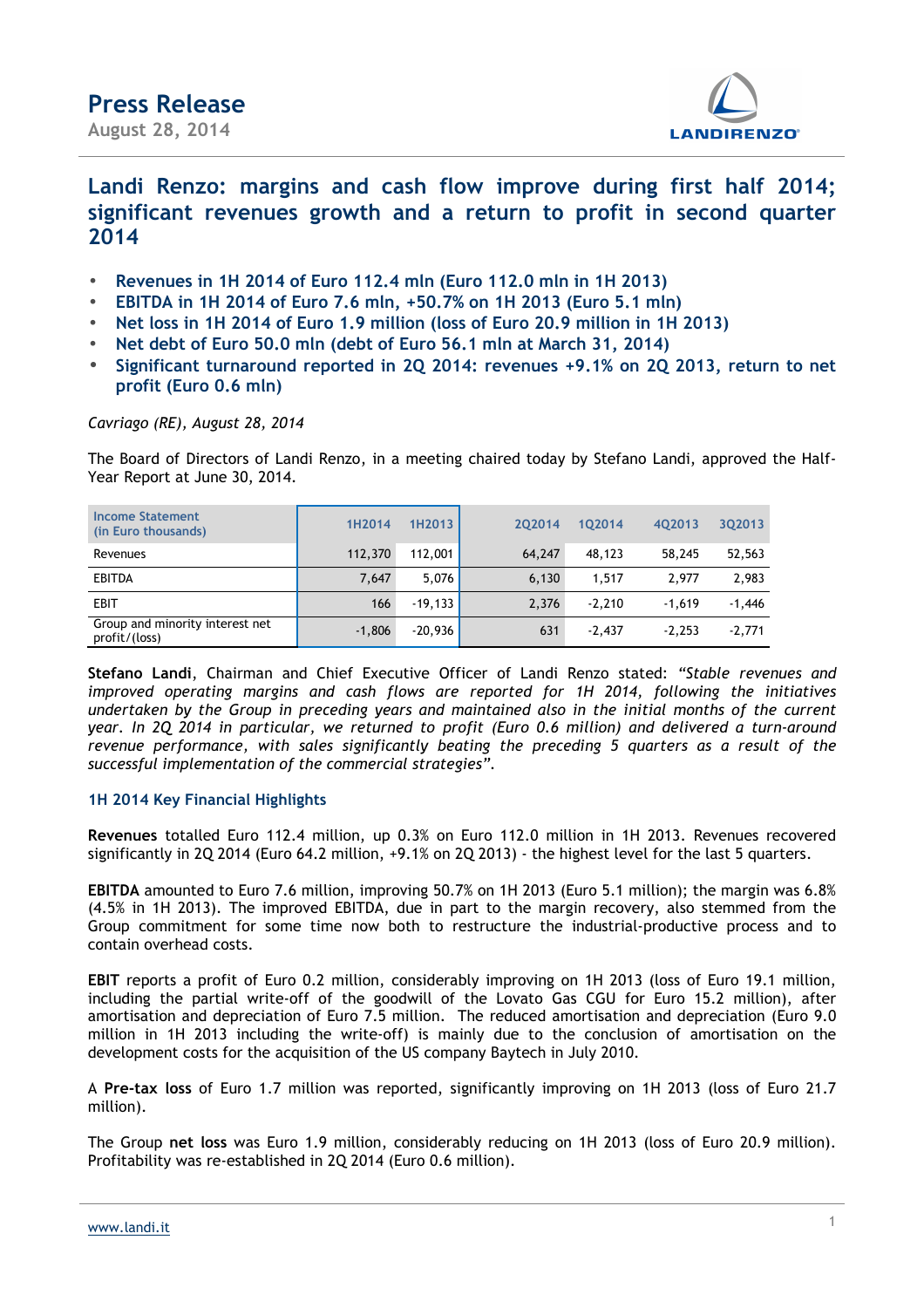

Group **Net Equity** totalled Euro 107.1 million (Euro 109.4 million at December 31, 2013).

The **Net Financial Position** reports a net debt of Euro 50.0 million, improving on Euro 56.1 million at March 31, 2014. The net debt at December 31, 2013 was Euro 53.9 million.

## **Sales overview**

## **Segments**<sup>1</sup>

**Gas Segment** revenues amounted to Euro 102.2 million (Euro 106.3 in 1H 2013); as follows:

- sales revenues from *Vehicle Systems (LPG and Methane)* totalled Euro 91.5 million (Euro 99.0 million in 1H 2013); the reduction is principally due to the drop in LPG system sales, particularly in Italy and western Europe;
- sales revenues from *Distribution Systems* amounted to Euro 10.6 million, up 46.5% on 1H 2013 (Euro 7.3 million), thanks to the strong sales performance - particularly in eastern Europe and Asia.

**Other sector** product sales (Alarm systems, Sound, Aquatronics, Robotics, Oil&Gas and others) amounted to Euro 10.2 million, growth of 78.1% and principally due to Oil&Gas products and Eighteen Sound brand loudspeakers.

## **Regional performance**

**Overseas** revenues totalled Euro 90.2 million, up 9.4% and 80.3% of total revenues (Euro 82.4 million in 1H 2013, 73.6%), confirming the strong international focus of the Landi Renzo Group.

- In **Europe**, revenues totalled Euro 48.7 million, up 11.2% (Euro 43.8 million in 1H 2013), principally due to the strong performance on a number of Eastern European markets, in addition to the effect of the transfer of sales to European production sites of a leading OEM client.
- In **America,** revenues amounted to Euro 18.4 million; up 9.6% (Euro 16.8 million in 1H 2013), thanks to higher sales on the North American markets, through the subsidiary Landi Renzo Usa Corporation, in particular due to the conversion to gas of medium and heavy duty vehicles for corporate fleets.
- In **Asia and the Rest of the World**, revenues totalled Euro 23.1 million, up 5.7% (Euro 21.9 million in 1H 2013), substantially due to the strong sales performance of compressors for methane refueling stations. Encouraging signals came from the Iranian and Pakistani markets, following the difficulties experienced resulting from international tensions and unaccommodating local regulations.

Revenues in **Italy** amounted to Euro 22.2 million, reducing 25% compared to 1H 2013 (Euro 29.6 million). The reduction is principally due to the change in the supply method and the destination of sales, which has moved to the European production sites, of a leading OEM client. For the After Market channel, the number of conversions decreased approx. 30% on 2013 (Ecogas consortium figures). Despite this reduction, the domestic market share of the Landi Group on the After Market channel was substantially in line at approx. 37%, improving on 1H 2013.

## **Outlook**

 $\overline{a}$ 

1H 2014 results have met Group forecasts for 2014, with the margin improving on 1H 2013.

<sup>&</sup>lt;sup>1</sup> Revenue breakdown by segment was reviewed from preceding periods. It now follows a "management approach", upon which IFRS 8 is based. Therefore, the segments are shown on the basis of the organisational structure and the internal reporting used by management to assess the performance and manage operations. The comparative period figures were similarly reclassified.

In particular, the gas segment comprises the "vehicle systems" and "distribution systems" sectors, while in the previous Annual and Interim Reports this segment was divided into the LPG and Methane lines. Currently, the LPG and Methane lines are reported in the "vehicle systems" segment, while the revenues from refueling station compressors of the company Safe S.p.A. relate to the "distribution systems" segment. This reclassification is due to the need to more appropriately align the activities of the commercial organisation and structure within the Group.

The segment "Other - (Alarm systems, Sound, Aquatronics, Robotics, Oil and Gas and other)" no longer includes the sale of recompressors for refuelling stations as a result of the reclassification cited above.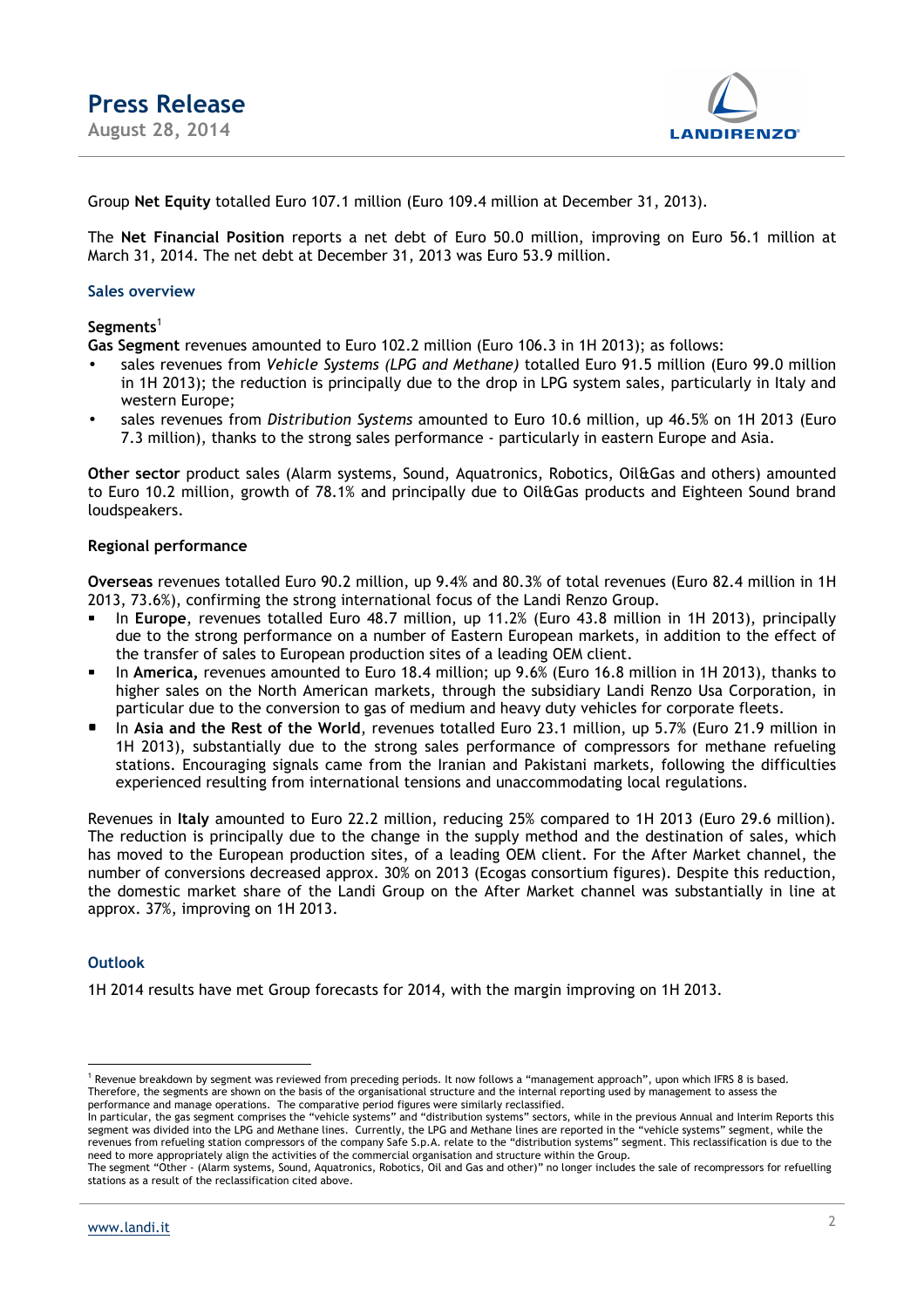**Press Release August 28, 2014** 



Although uncertainties remain linked to the general economic climate and the sector, the Landi Renzo Group for the year 2014 confirms a strong outlook, with revenues forecast of between Euro 230 and 250 million and an EBITDA margin of between 7% and 9%.

*The executive responsible for the preparation of the corporate accounting documents Mr. Paolo Cilloni declares in accordance with Article 154 bis, paragraph 2, of Leg. Decree No. 58 of February 24, 1998, that the accounting information contained in the present press release corresponds to the underlying accounting documents, records and accounting entries.*

*The present press release, together with the presentation is available also on the company's website www.landi.it. At 4 PM the Group Top Management will hold a teleconference. Connection details are available on the company website in the Investor Relations section.* 

*This press release is a translation. The Italian version prevails.*

**Landi Renzo** is the global leader in the LPG and Methane gas components and systems for motor vehicles sector. The Company is based in Cavriago (Reggio Emilia) and has over 60 years' experience in the sector, is renowned for the extent of its international activities in over 50 Countries, with export sales of over 80%. Landi Renzo SpA has been listed on the STAR segment of the MTA Market of Borsa Italiana since June 2007.

*M&A and Investor Relations Officer* Tel. +39 02 45473884/3 ir@landi.it ir@irtop.com **Corrado Storchi**  *Public Affairs Manager*  cstorchi@landi.it Tel. +39 0522.94.33

**LANDI RENZO IR TOP CONSULTING Pierpaolo Marziali <b>Marziali Antonietta Pireddu, Domenico Gentile Pireddu, Domenico Gentile** 

### Attachments:

- Consolidated income statement 1H 2014
- Consolidated balance sheet at June 30, 2014
- Consolidated Cash Flow Statement at June 30, 2014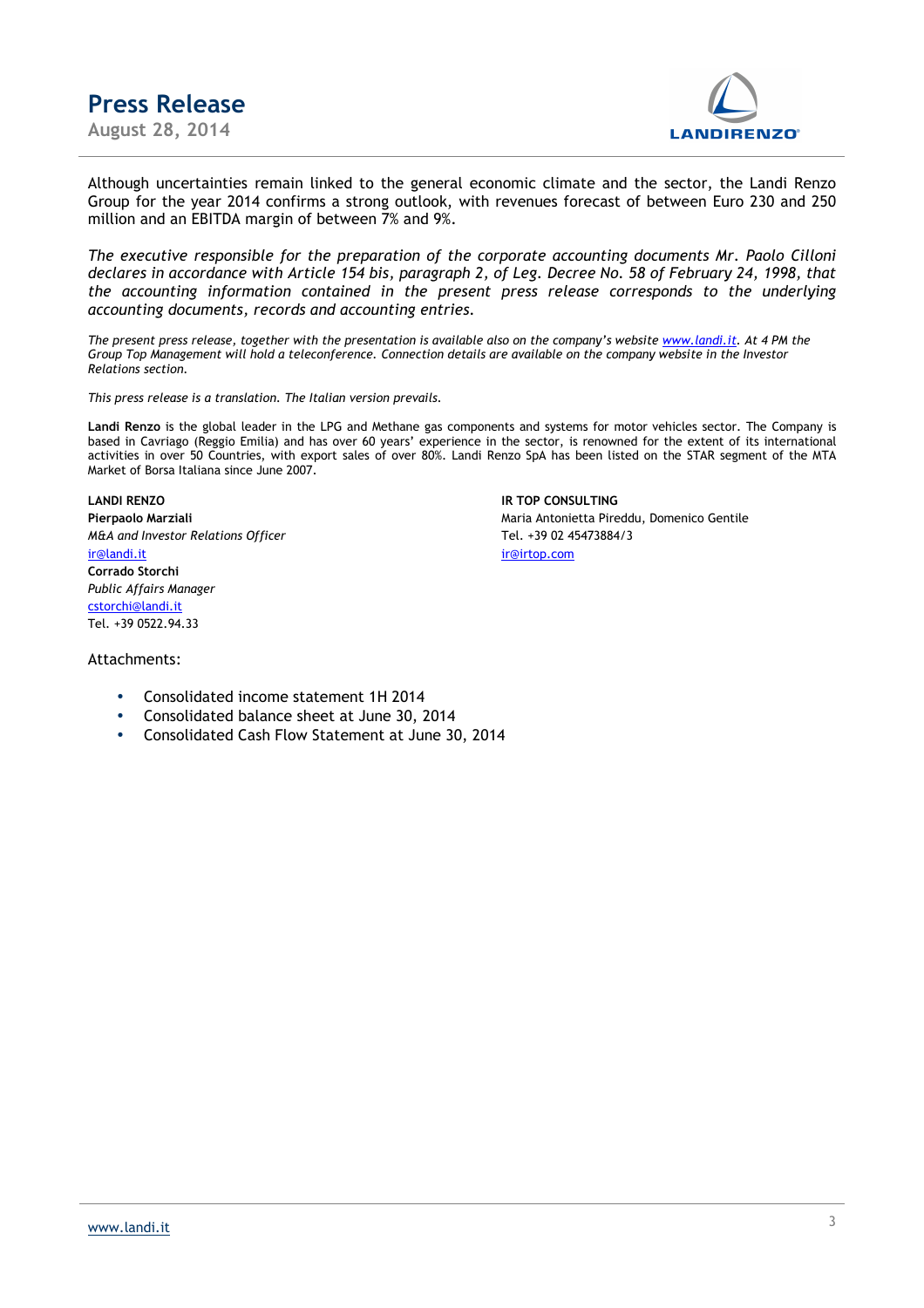# **Press Release**

**August 28, 2014** 



| (thousands of Euros)                                                   |            |            |
|------------------------------------------------------------------------|------------|------------|
| <b>CONSOLIDATED INCOME STATEMENT</b>                                   | 30/06/2014 | 30/06/2013 |
| Revenues (goods and services)                                          | 111,618    | 111,643    |
| Revenues (goods and services)- related parties                         | 752        | 358        |
| Other revenue and income                                               | 876        | 1,063      |
| Cost of raw materials, consumables and goods and change in inventories | $-50,635$  | $-52,319$  |
| Costs for services and use of third party assets                       | $-30,025$  | $-31,120$  |
| Costs for services and use of third party assets - related parties     | $-1,248$   | -801       |
| Personnel expenses                                                     | $-21,921$  | $-22,292$  |
| Accruals, doubtful debts and other operating expenses                  | $-1,770$   | $-1,456$   |
| <b>Gross Operating Profit</b>                                          | 7,647      | 5,076      |
| Amortization, depreciation and impairment losses                       | $-7,481$   | $-24,209$  |
| of which non recurring                                                 |            | $-15,200$  |
| <b>Net Operating Profit</b>                                            | 166        | $-19,133$  |
| Financial income                                                       | 219        | 294        |
| Financial expenses                                                     | $-2,237$   | $-1,932$   |
| Exchange rate gains (losses)                                           | 217        | $-888$     |
| Profit (loss) from investments measured using the equity method        | $-77$      |            |
| Profit (Loss) before tax                                               | $-1,712$   | $-21,659$  |
| Current and deferred taxes                                             | $-94$      | 723        |
| Profit (loss) for the Group and minority interests, including:         | $-1,806$   | $-20,936$  |
| Minority interests                                                     | 64         | $-52$      |
| Profit (Loss) for the Group                                            | $-1,870$   | $-20,884$  |
| Basic earnings (loss) per share (calculated on 112,500,000 shares)     | $-0.0166$  | $-0.1856$  |
| Diluted earnings (loss) per share                                      | $-0.0166$  | $-0.1856$  |
|                                                                        |            |            |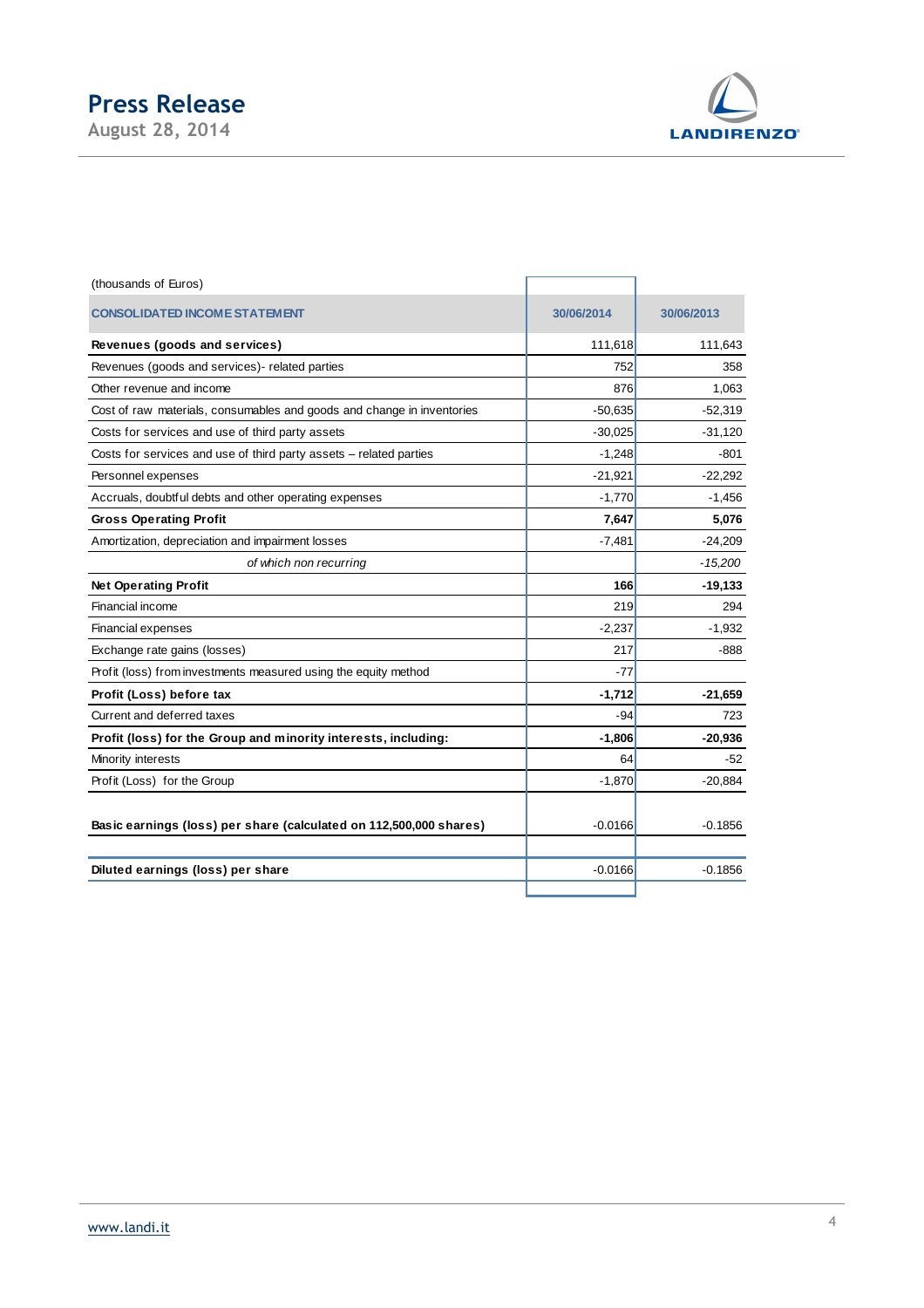# **Press Release**

**August 28, 2014** 



| (thousands of Euros)                             |            |            |            |
|--------------------------------------------------|------------|------------|------------|
| <b>ASSETS</b>                                    | 30/06/2014 | 31/12/2013 | 30/06/2013 |
| Non-current assets                               |            |            |            |
| Property, plant and equipment                    | 34.674     | 36.164     | 35,139     |
| Development expenditure                          | 6,329      | 6,571      | 7,019      |
| Goodw ill                                        | 40,190     | 40,190     | 40,382     |
| Other intangible assets with finite useful lives | 25,518     | 26,546     | 27,365     |
| Investments measured using the equity method     | 364        | 0          | 0          |
| Other non-current financial assets               | 535        | 1,059      | 1,101      |
| Deferred tax assets                              | 17,903     | 16,407     | 15,275     |
| <b>Total non-current assets</b>                  | 125,513    | 126,937    | 126,281    |
|                                                  |            |            |            |
| <b>Current assets</b>                            |            |            |            |
| Trade receivables                                | 41,301     | 38,273     | 62,245     |
| Trade receivables - related parties              | 593        | 189        | 225        |
| <b>Inventories</b>                               | 68,024     | 61,579     | 71,083     |
| Contract w orks in progress                      | 4,812      | 3,043      | 796        |
| Other receivables and current assets             | 17,093     | 17,118     | 16,789     |
| Cash and cash equivalents                        | 28,127     | 32,953     | 37,124     |
| <b>Total current assets</b>                      | 159,950    | 153,155    | 188,262    |
| <b>TOTAL ASSETS</b>                              | 285,463    | 280,092    | 314,543    |
|                                                  |            |            |            |

٦

(thousands of Euros)

| <b>EQUITY AND LIABILITIES</b>                           | 30/06/2014 | 31/12/2013 | 30/06/2013 |
|---------------------------------------------------------|------------|------------|------------|
| <b>Equity</b>                                           |            |            |            |
| Share capital                                           | 11,250     | 11,250     | 11,250     |
| Other reserves                                          | 97,748     | 123,714    | 126,789    |
| Profit (loss) of the period                             | $-1,870$   | $-25,558$  | $-20,884$  |
| Total equity attributable to the shareholders of the pa | 107,128    | 109,406    | 117,155    |
| Minority interests                                      | 522        | 407        | 559        |
| <b>TOTAL EQUITY</b>                                     | 107,650    | 109,813    | 117,714    |
|                                                         |            |            |            |
| Non-current liabilities                                 |            |            |            |
| Non-current bank loans                                  | 30,138     | 12,096     | 46,956     |
| Other non-current financial liabilities                 | 661        | 661        | 25         |
| Provisions for risks and charges                        | 5,190      | 6,218      | 5,987      |
| Defined benefit plans                                   | 3,613      | 3.739      | 3,367      |
| Deferred tax liabilities                                | 8,816      | 8,797      | 9,327      |
| <b>Total non-current liabilities</b>                    | 48,418     | 31,511     | 65,662     |
| <b>Current liabilities</b>                              |            |            |            |
| Bank overdrafts and short-term loans                    | 47,286     | 74,099     | 51,443     |
| Other current financial liabilities                     | 25         | 25         | 24         |
| Trade payables                                          | 67,192     | 51,681     | 65,187     |
| Trade payables - related parties                        | 1,101      | 434        | 444        |
| <b>Tax liabilities</b>                                  | 4,120      | 3,876      | 3,931      |
| Other current liabilities                               | 9,671      | 8,653      | 10,138     |
| <b>Total current liabilities</b>                        | 129,395    | 138,768    | 131,167    |
| <b>TOTAL EQUITY AND LIABILITIES</b>                     | 285,463    | 280,092    | 314,543    |
|                                                         |            |            |            |